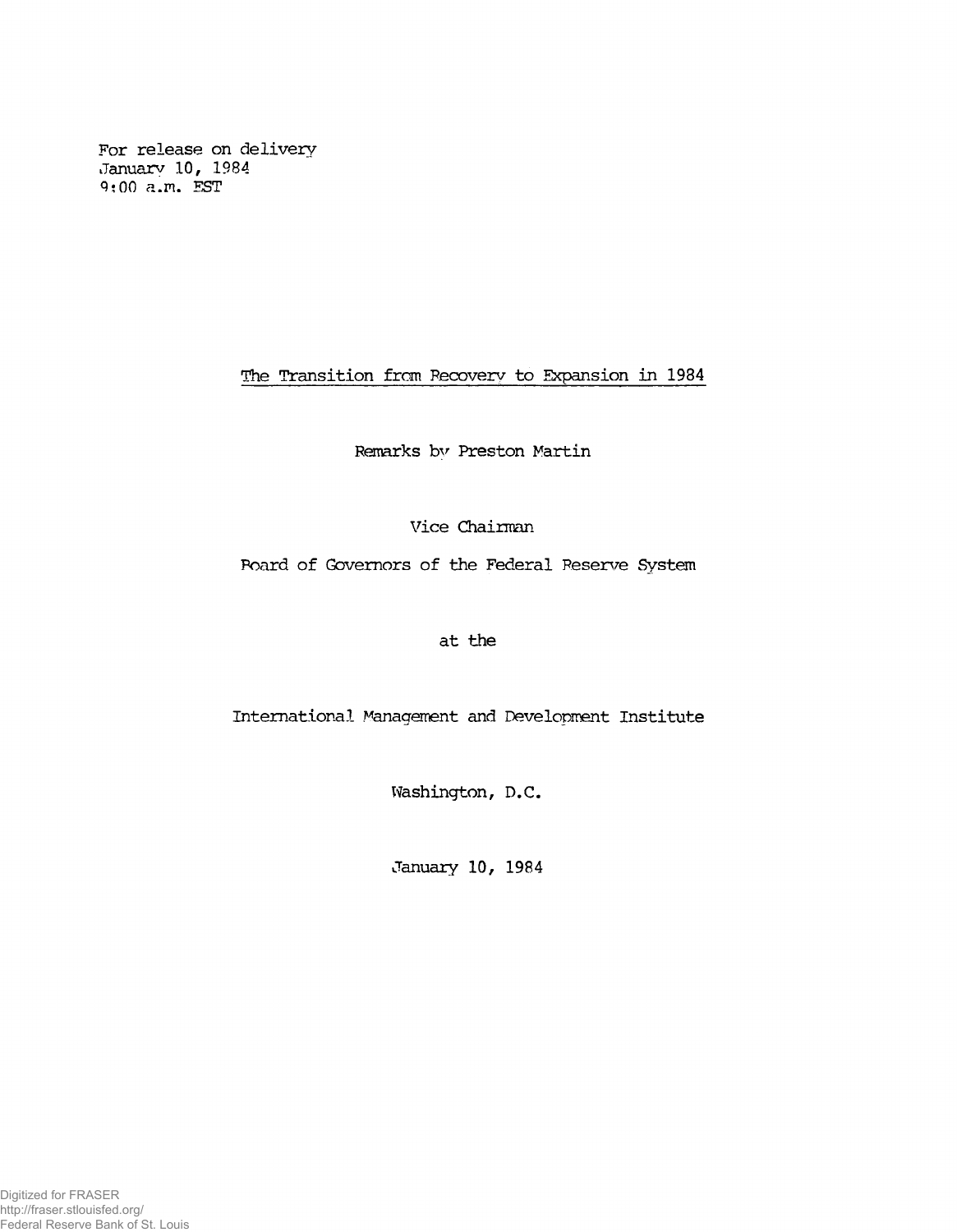**Never has such a strong economic recovery been so scrutinized for flaws and failures. Oil shocks, foreign entanglements, and overseas "sourcing" by consumer and business impel our search for risks to economic expansion. From almost all quarters of the financial world comes the plaintive cry, "Shouldn't there be something wrong?"**

**Our concerns have been heightened by contemporary failures in forecasting the business cycle. Economists underestimated in some cases the depth, and in most cases the duration of the 1979-1981 recession. The strength of the recovery in 1983 was a surprise. I am reminded of the deliberations of a conference of distinguished economists which took place in Washington just one year ago. The keynote address consisted of a logical and persuasive argument that high level inflation was here to stay because of flawed political processes and a monetary policy implemented in the absence of a simple, fixed rule.**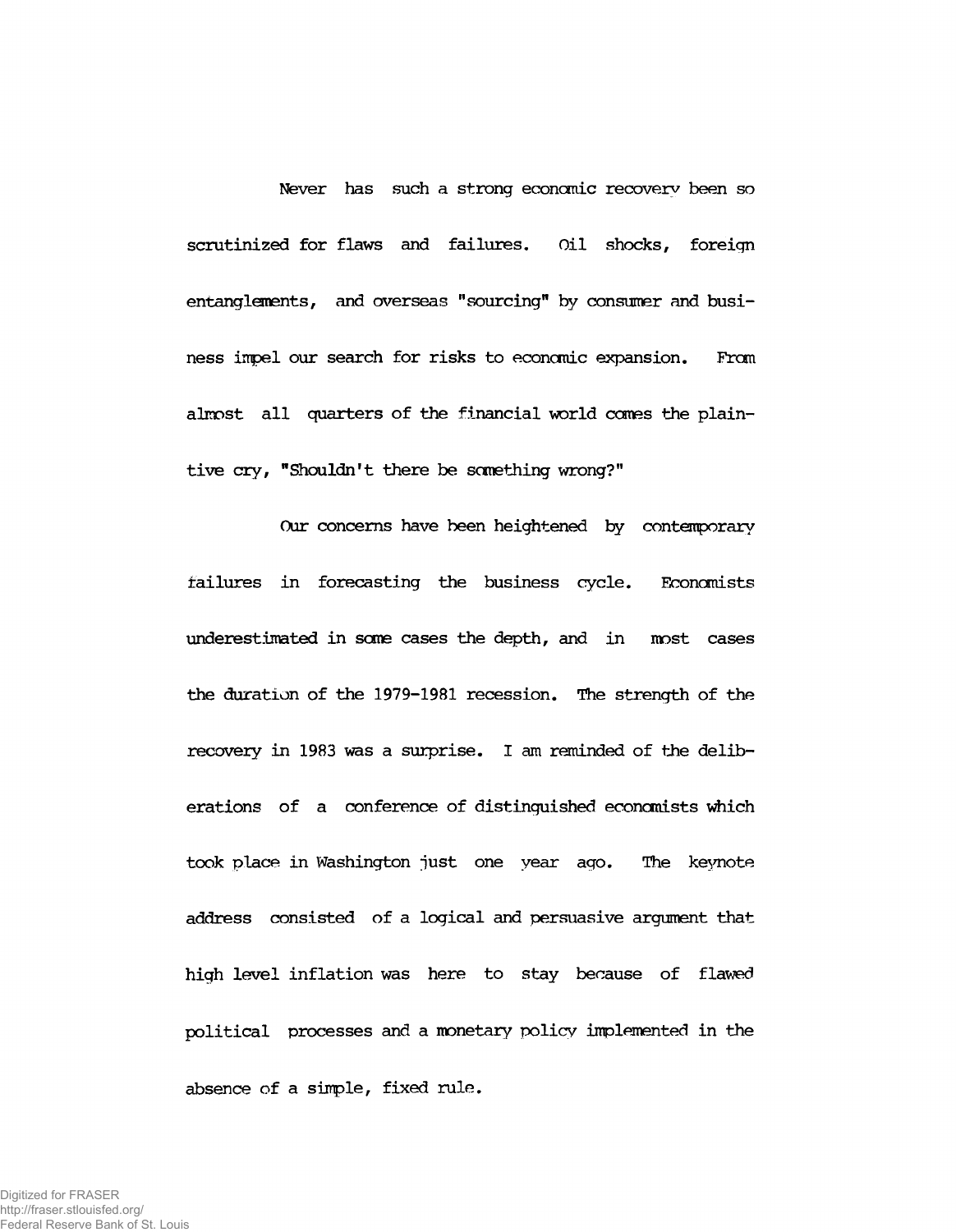**Hew comfortable should forecasting's past failures make you feel about the current consensus of business economists that real grewth in 1984 will be near 5 percent and that inflation will nan between 5 percent and 6 percent? Serious efforts are being undertaken to address the difficulties of determining the effects of the new relationships endogenous to economic activity. Within the context of these difficulties, it is quite rational to voice continued concerns about the sustainability of economic growth and the possibility of a renaissance of yesterday's destructive inflation rates.**

**Hie economic process is in transition from recovery to expansion: business fixed investment expenditures will play an increasingly important role in generating real growth. However these expenditures must be made in the face of today's high cost of capital, both in the equity and**

**credit markets.**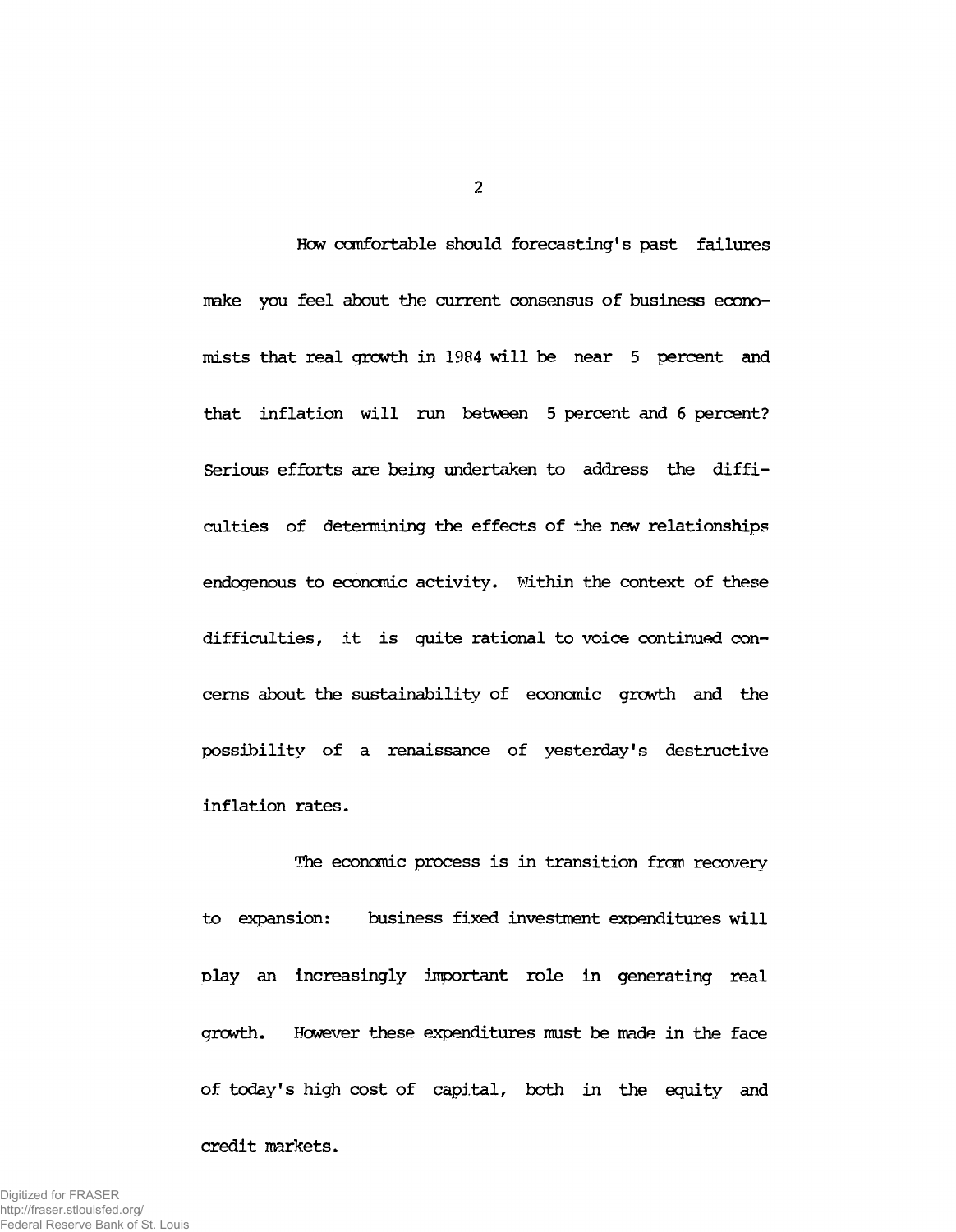**High capital costs, in part, reflect a market** environment in which the federal government's high spending, **high taxing and mega-deficits constitute a terrible troika of impediments, tote have an enormous rebuilding task before us in revitalizing both the industrial and the service capacity of our economy'. As business expansion proceeds further, crowding out will occur through the displacement of capital credit demands by an increasing level of federal spending financed through the markets. Every deferral of plant, equipment, and research and development expenditures subtracts from future productivity and economic growth.**

**Capital investment has been relatively low for several years: short run capacity constraints in many industries might well be reached this year or next. Costpush inflationary effects are increasingly probable in economic sectors that are at or, in some senses, beyond what**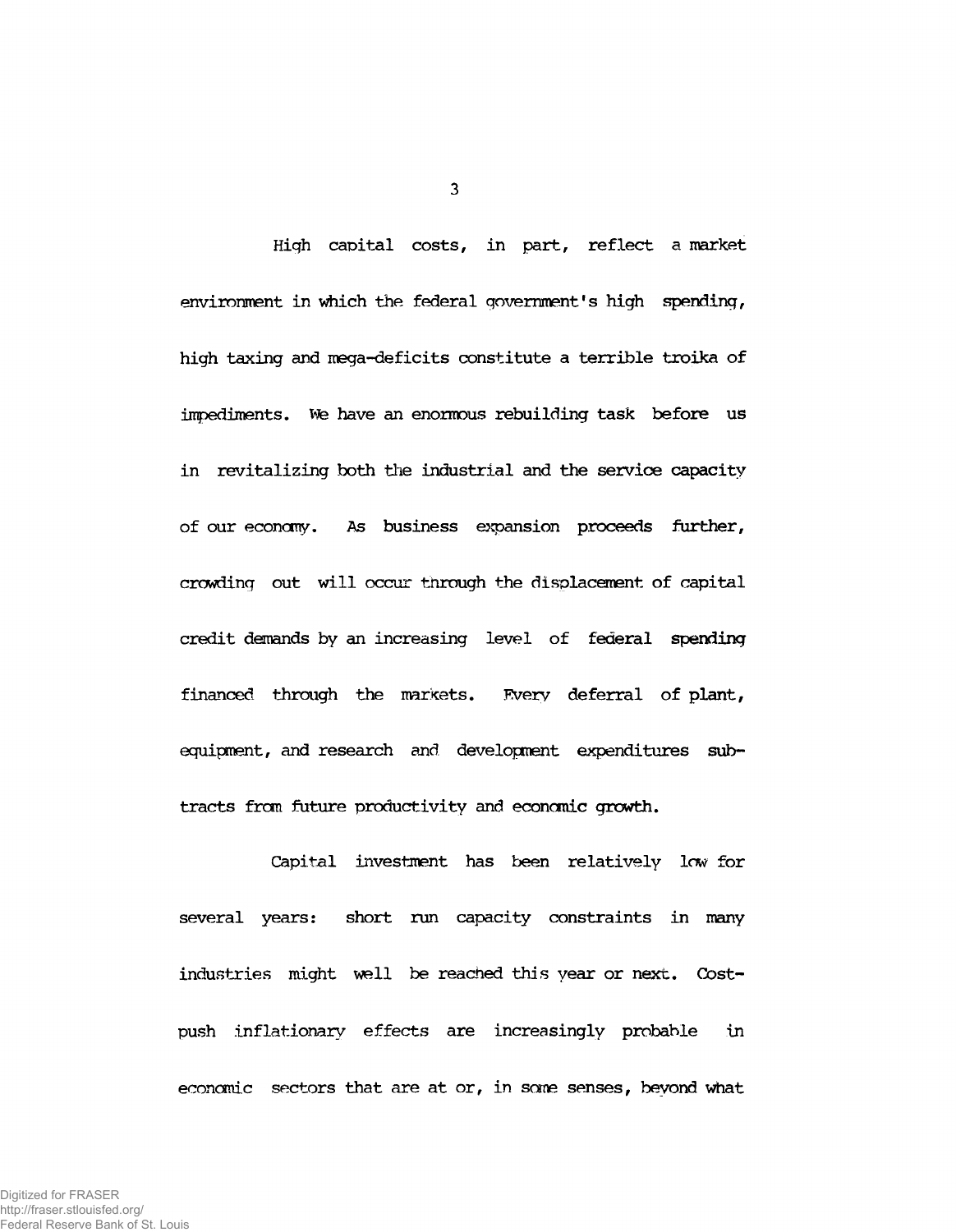**has hitherto been regarded as "100 percent capacity." Recovery in 1983 was aided by the thrust of industry and the services trades to reequip and modernize in maintaining or achieving competitiveness. However, the next stage of substantial increases in "plant"— which may well be an office building for a consumer services firm— will be harder to come by in the face of aggressive corpetition for credit resources from the public sector.**

**Production and employment weakness in our export industries has been a major inhibiting factor in the recovery. Export expansion is weak in markets represented by the less-developed countries, as those countries struggle to service their debts, restructure their external accounts and finance their own economic recoveries. Export industries also are hamstrung by weaknesses in the currencies of our trading partners: sterling, the French franc, the cruzeiro,**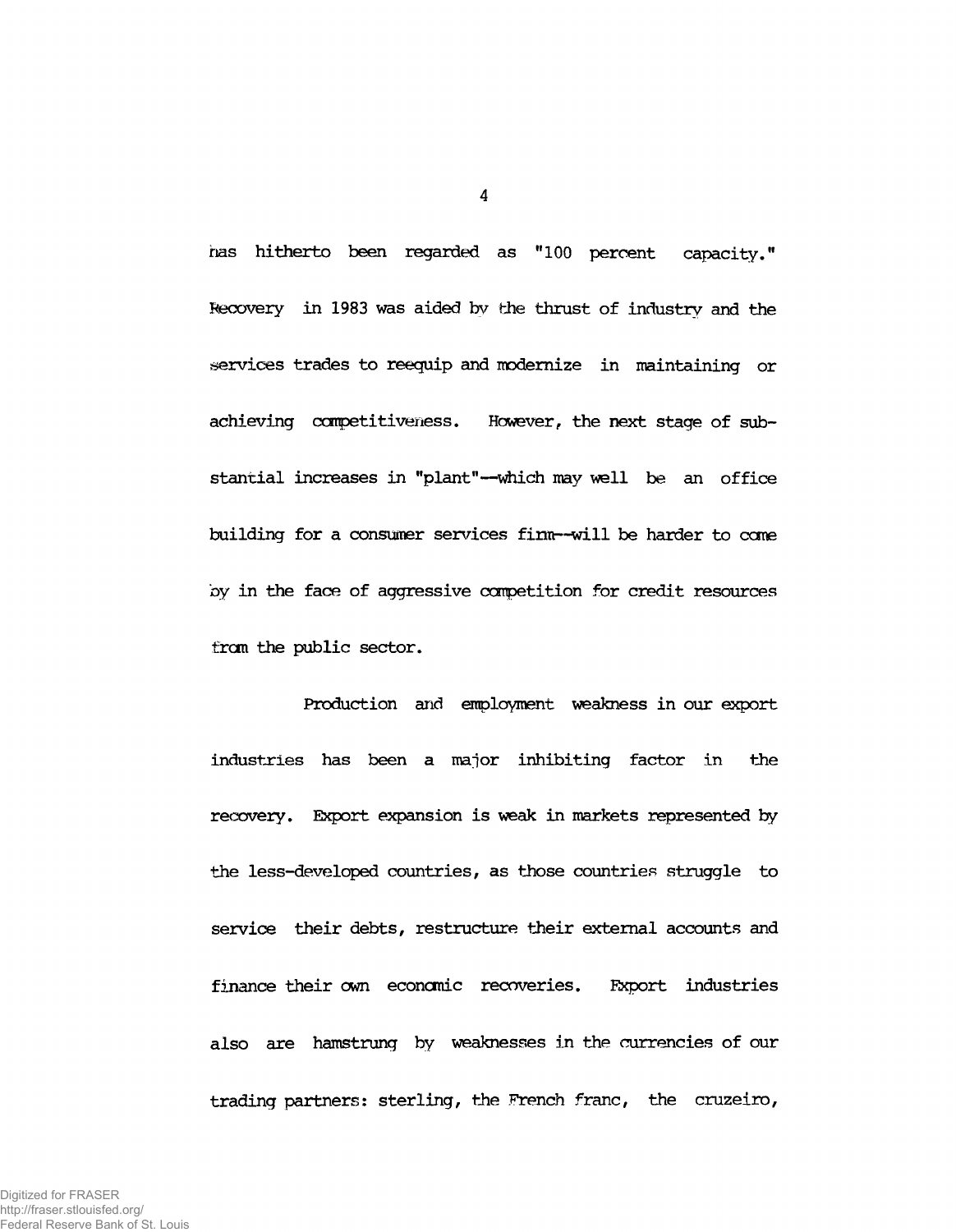**the peso, and even the Deutschmark at times. Unfortunately, when the major foreign currencies strengthen, perhaps suddenly, against the dollar, our export industries will benefit only after a lag. Meanwhile, financial markets may undergo, temporarily, wide fluctuations from any sudden major fall of the trade-weighted value of the dollar.**

**The present economic expansion is also vulnerable to the threat that expanding market demand and continued profitability may cause management and labor leadership to abandon the attitudes of cost containment, work rule flexibility and productivity which served us so well in 1982 and 1983. Our experience with high inflation, lew growth and rising unemployment in the 1970s shews that we cannot promote business policies that result in continued loss of domestic market share to more efficient foreign competitors. It is not a problem that will be cured by erecting the barriers of**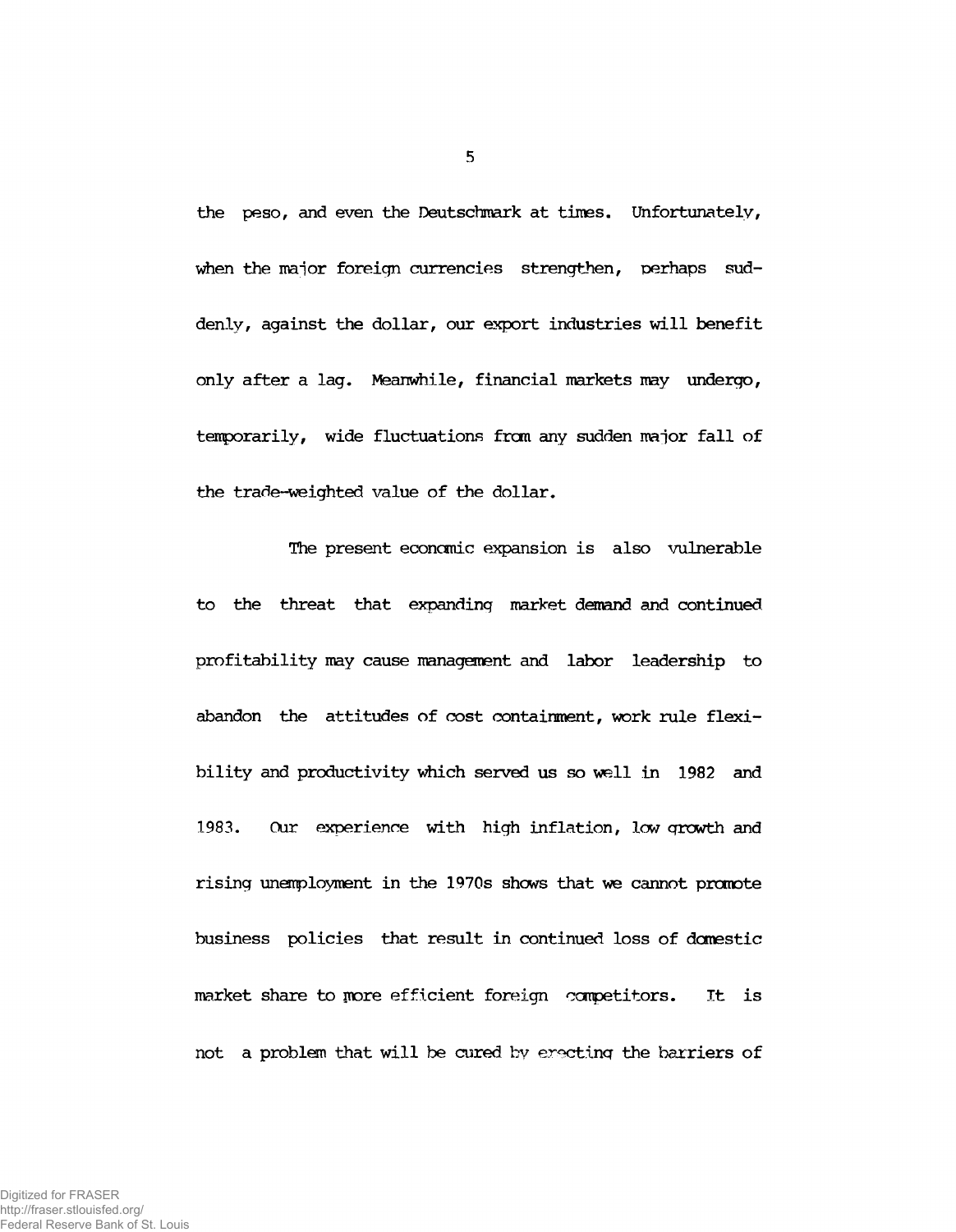**protectionism— our economic health depends too heavily on the maintenance of open world markets.**

**The sustainability of an economic expansion is, of course, aided by the widespread recognition of these and other possible pitfalls. The private sector has utilized its cash flow in the initial expansion of equipment spending. In addition, we may be underestimating the productivity gains and the efficiency frcm changed attitudes derived from the experience of the long recession, particularly in the important services sector which now is our primary source of new employment. Those word processors, personal computers, and other carmunications equipment are beginning at long last to have a positive effect on productivity.**

**Price responses in this upturn may be different** from those which have characterized the first years of previ**ous postwar recoveries. In part, this is a function of**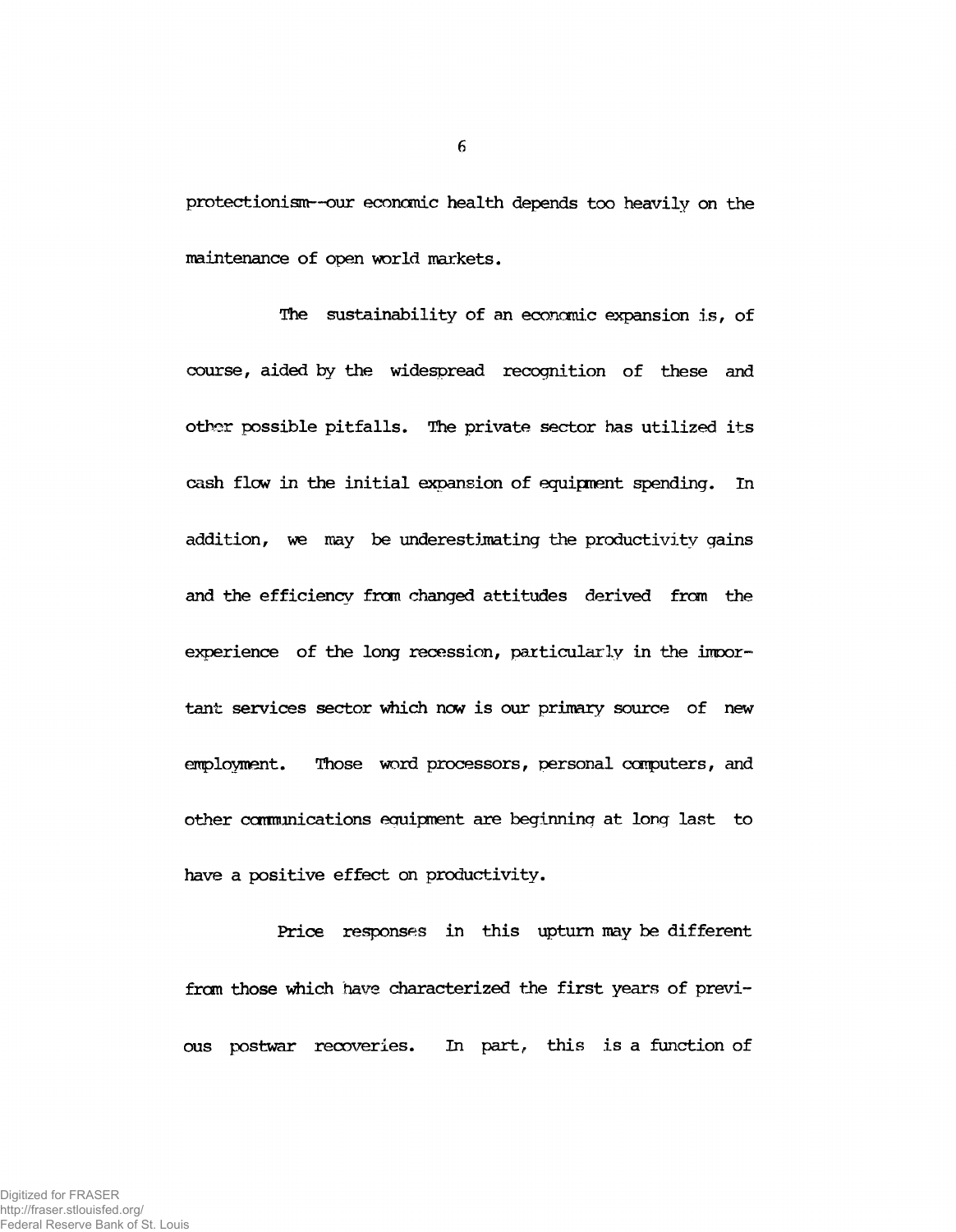**foreign "sourcing" by a wide spectrum of firms including retailers— "the other side of the coin" regarding the weak cruzeiro or French franc.**

**Deregulation in transport, communication, and financial institutions has also had seme positive effects in pricing responses. That is, the functioning of domestic markets is now toward inhibiting price increases and indirectly affecting the collective bargaining process.**

**A balanced view of our international trade and credit vulnerabilities admits 18 months of progress in coping with international debt exigencies. Extremely complex negotiations have taken place between governments, central banks, governmental agencies, international bodies and thousands of commercial banking operations all over the world. In addition, major debtor nations in the less-developed world have adjusted domestically— changing governments and altering policies— to cope with po.'L ical tensions at home.**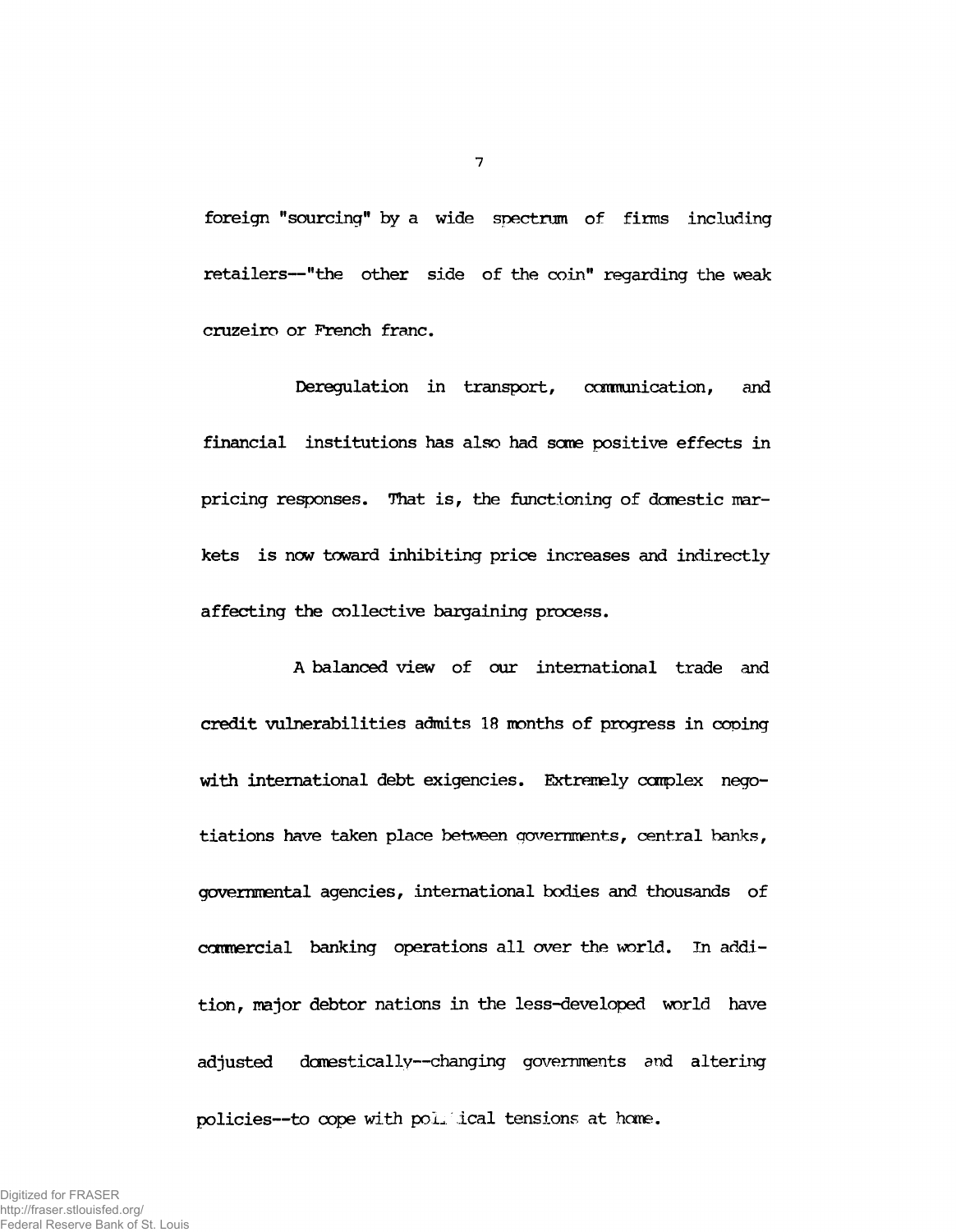**Today's global financial environment gives substantial premise that the major debtor countries may have at least gained the necessary time to adjust their policies and position their economies up on a plane of rising economic growth for the future. It is to be hoped that, after this imilti-year workout period, markets and institutions will evaluate the potential of developing economies with increased realism, recognizing the limitations to their ability to absorb capital and economic change.**

**This is not to say that the accomplishments of refinancing international trade and credit, having worked for us in the past critical period, will provide a tried and true financial and development methodology that will forever suffice in complex world markets. Indeed I would argue that our limited success domestically and internationally has in truth given us merely a breathing space in which to consider new approaches to policy.**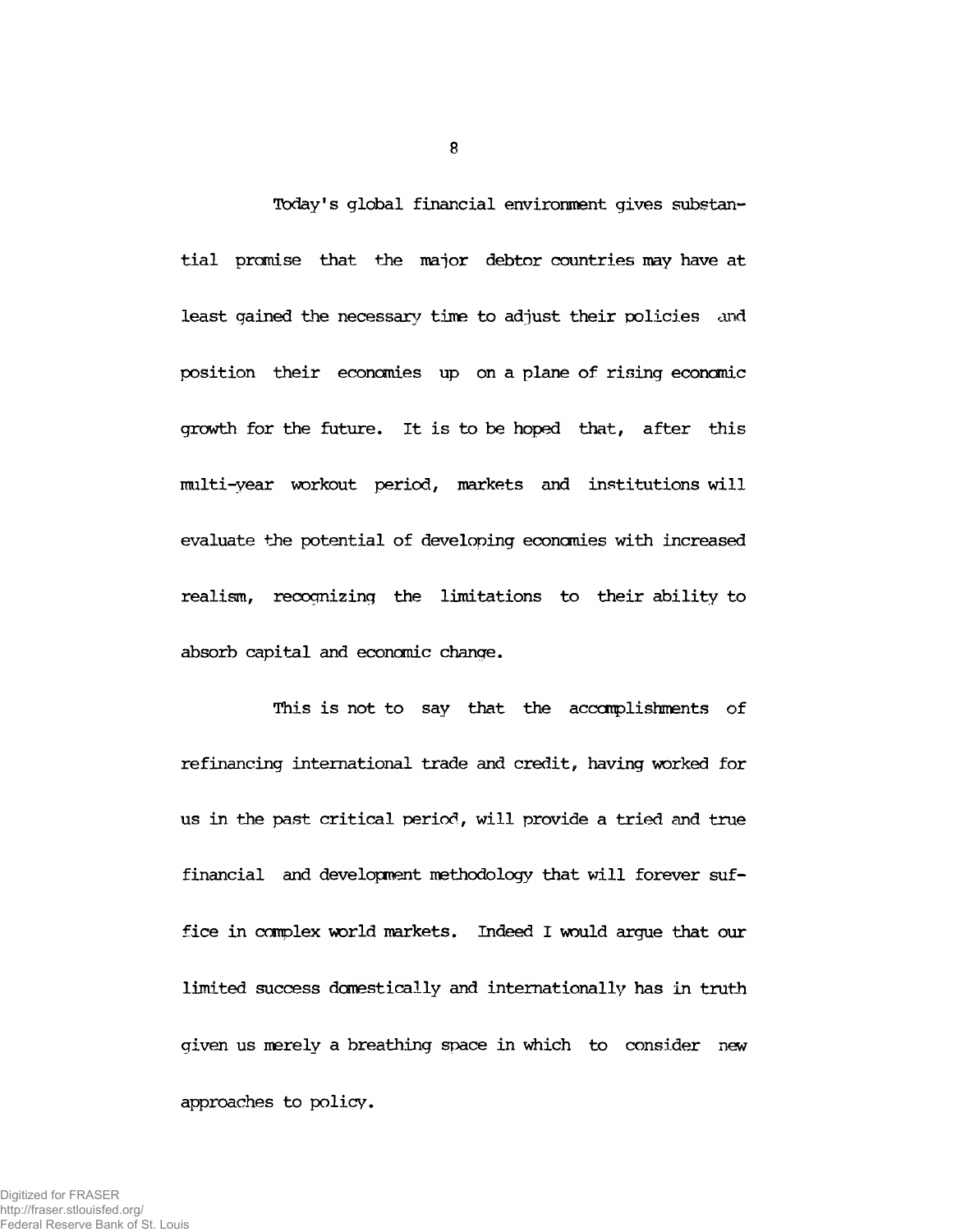**We must continue to develop additional tools for meeting the challenges. Thus it is encouraging that in current discussions of U.S. fiscal policy, creative approaches, such as providing a line item veto for the presidency (a proposal which would have been given short shrift even a year ago), are now being seriously considered.**

**In international matters, there have been constructive discussions regarding alternative financing tools, including the possibility of swaps of debt held against one country for another with some cash to boot. Another proposal of merit in this area is the idea of rolling over or originating foreign credits into part new credit and part equity.**

**An important portion of the LDC debt is in credit extended to private enterprises and to state-owned or partially-owned corporations. Like productive enterprises everywhere, the more successful and profitable of these**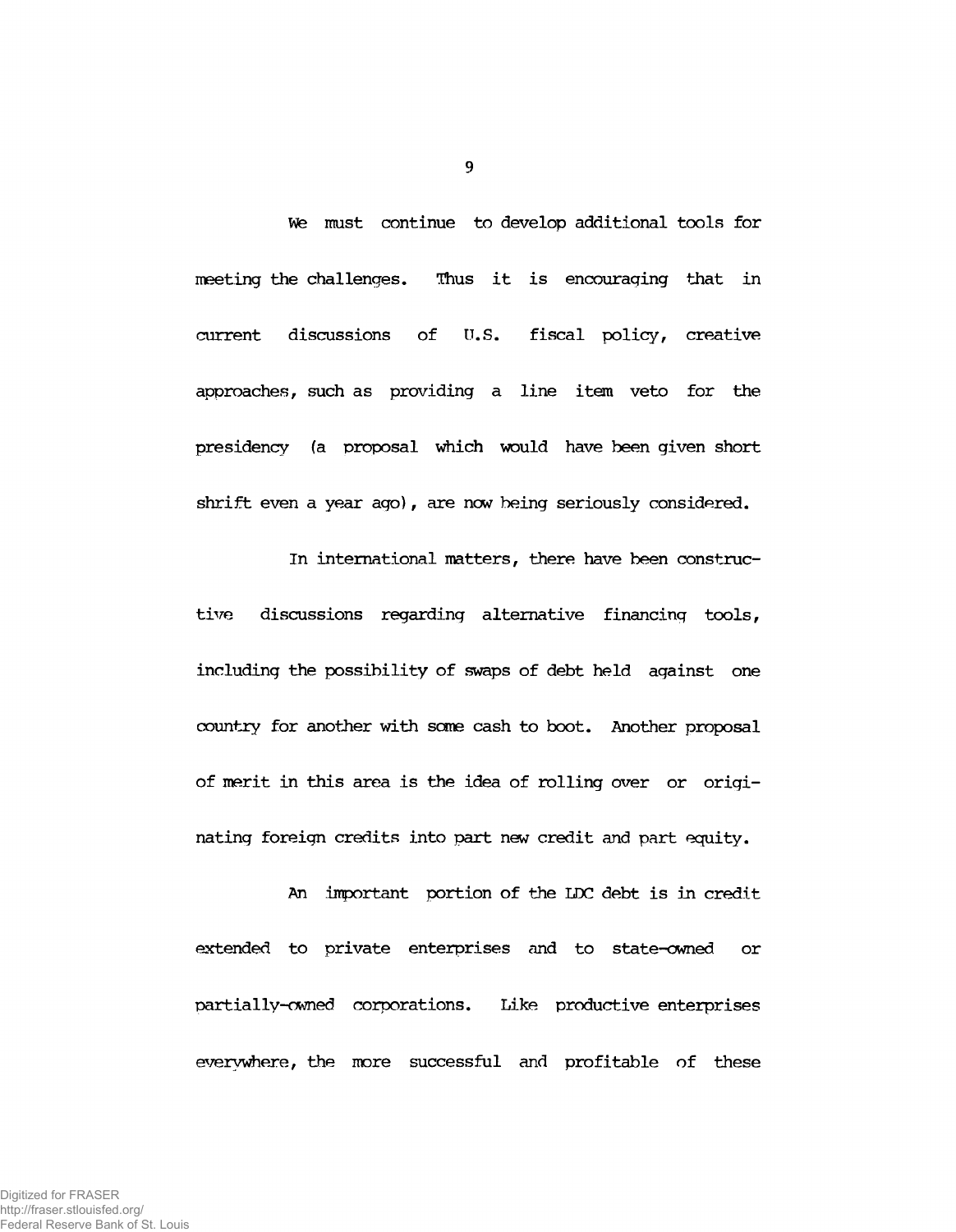**organizations will continue to be good candidates for additional credit over time. I believe we should carefully** examine suggestions from Allan Meltzer of the Carnegie-**Mellon University and others that the rollover of seme existing debt and even the evidences of indebtedness on new credit could be part new equity and part new debt. Such credits could bear lower interest rates than debt-only arrangements. Caimercial banks in their international operations in a few countries such as Brazil already can hold equity positions. To the extent that this process fosters the establishment of secondary market values for the equities and possibly for debt instruments, its extension throughout the spectrum of LDC lending could have the salutary effect of attracting nonbank equity investors into the stronger DDC enterprises.**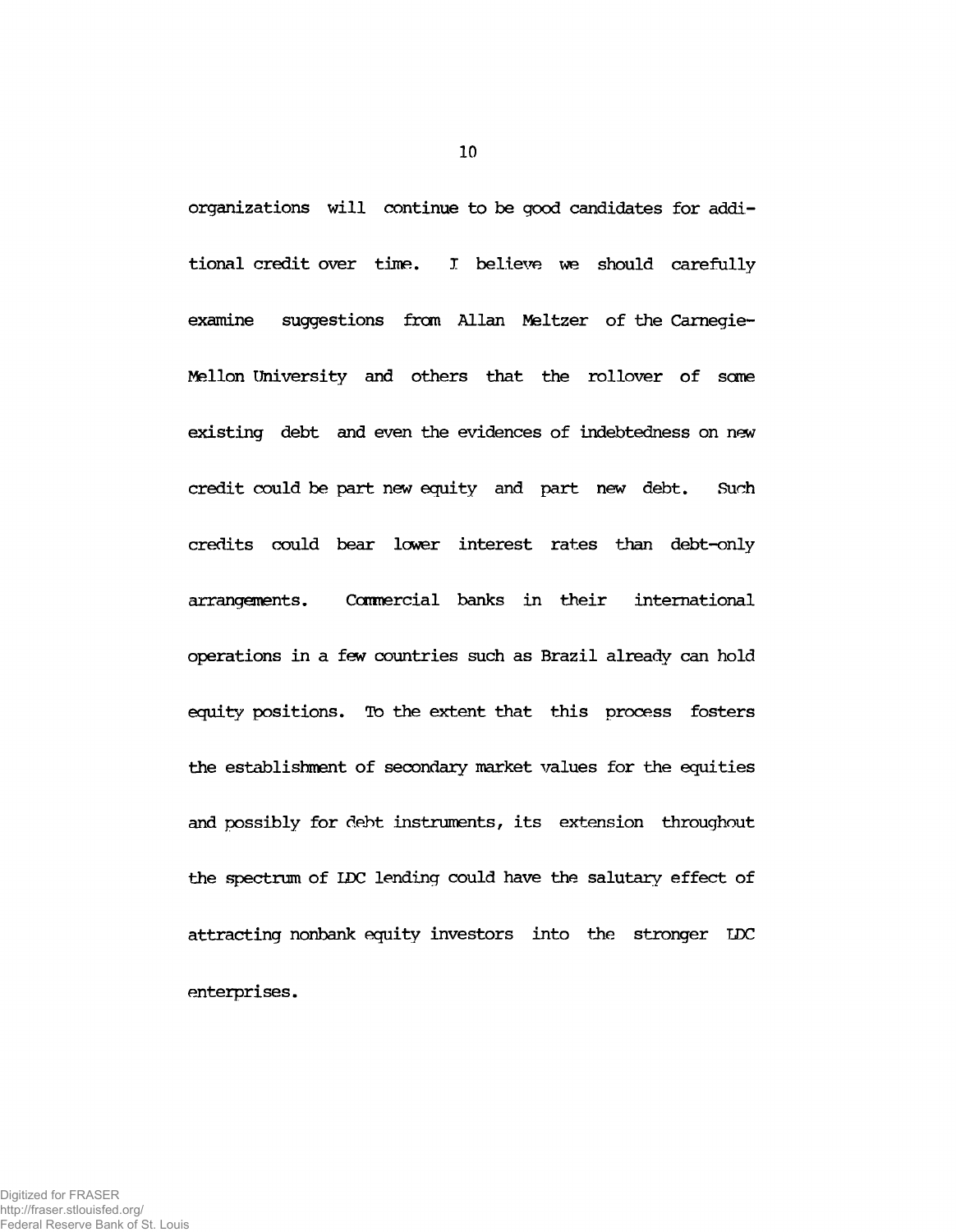**This experience, if favorable, would mitigate the difficult question as to whether the process could be constructively utilized in the rollover of existing debts. There are, of course, obvious accounting and regulatory difficulties to be overcome regarding this kind of restructuring and refinancing. It would seem only prudent banking policy that creditors avail themselves of the opportunity for divestiture of the equities acquired as a market developed for them. National pride is deeply involved in "giving up" equity or revenue participation attached to debt instruments. However, we face several difficult years in which governments and institutions will be dealing with these credit workout situations which will demand the consideration of creative** t and the state of the state of the state of the state of the state of the state of the state of the state of **solutions. The vital need of developing countries for growth after refinancing or restructuring demands our attention to worthy alternatives.**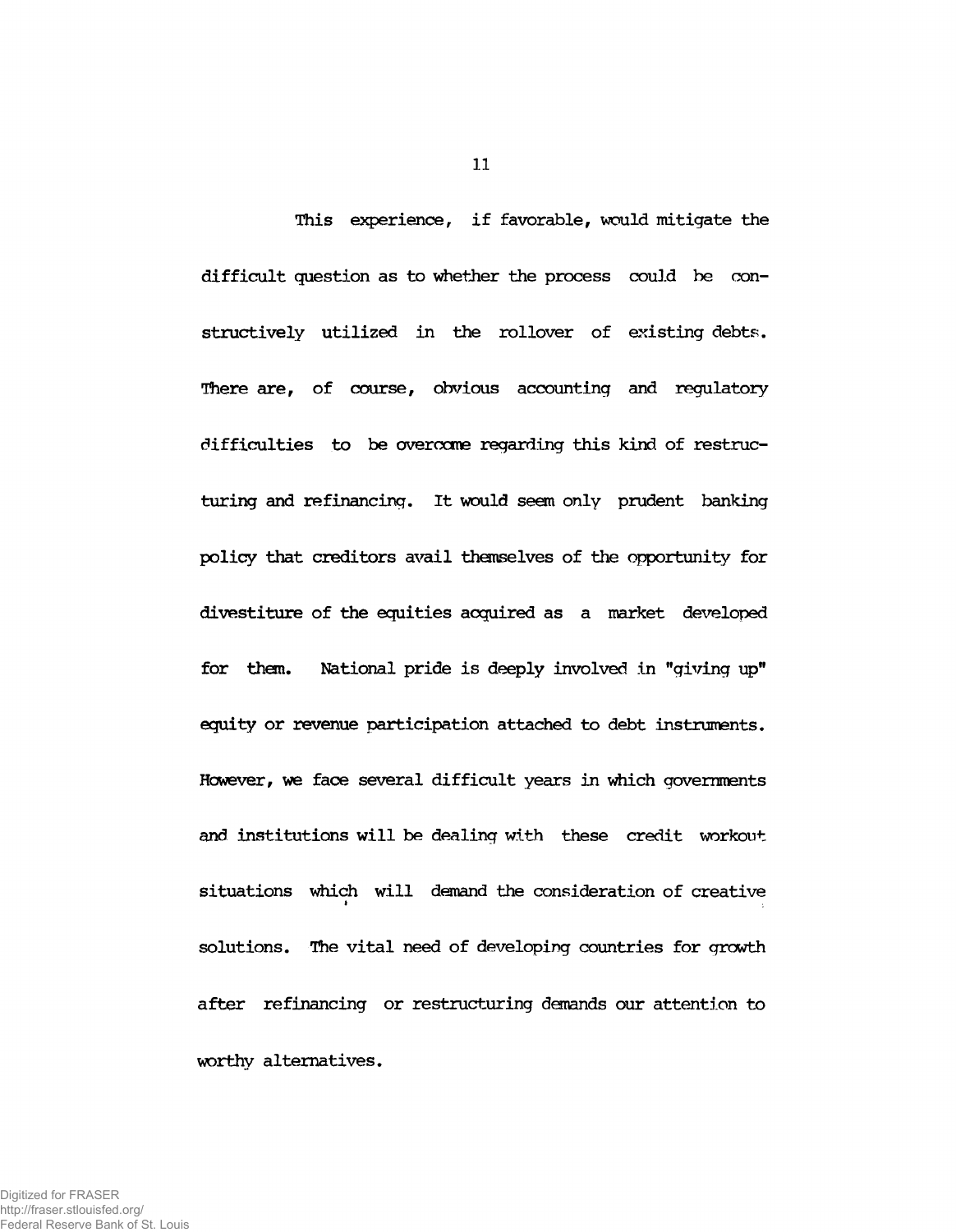**In collective bargaining situations, it may be that management has learned to involve labor more in locating new plants and expansion of existing ones as well as the considerations which go into the downward adjustments of their productive capacity, ünion leadership in industries under the pressure of very low capacity or deregulation have gone beyond concessions in wages and benefits and agreed to changes in work rules and other prerogatives lying outside compensation.**

**I believe that monetary policy has contributed to the reduction of inflation and even of inflationary expectations to sane degree. In this regard, monetary policy has contributed importantly to the economic recovery and is designed to make a similar positive impact upon today's economic expansion. I cannot tell you that it has been possible to implement the advice of last year's Monetary**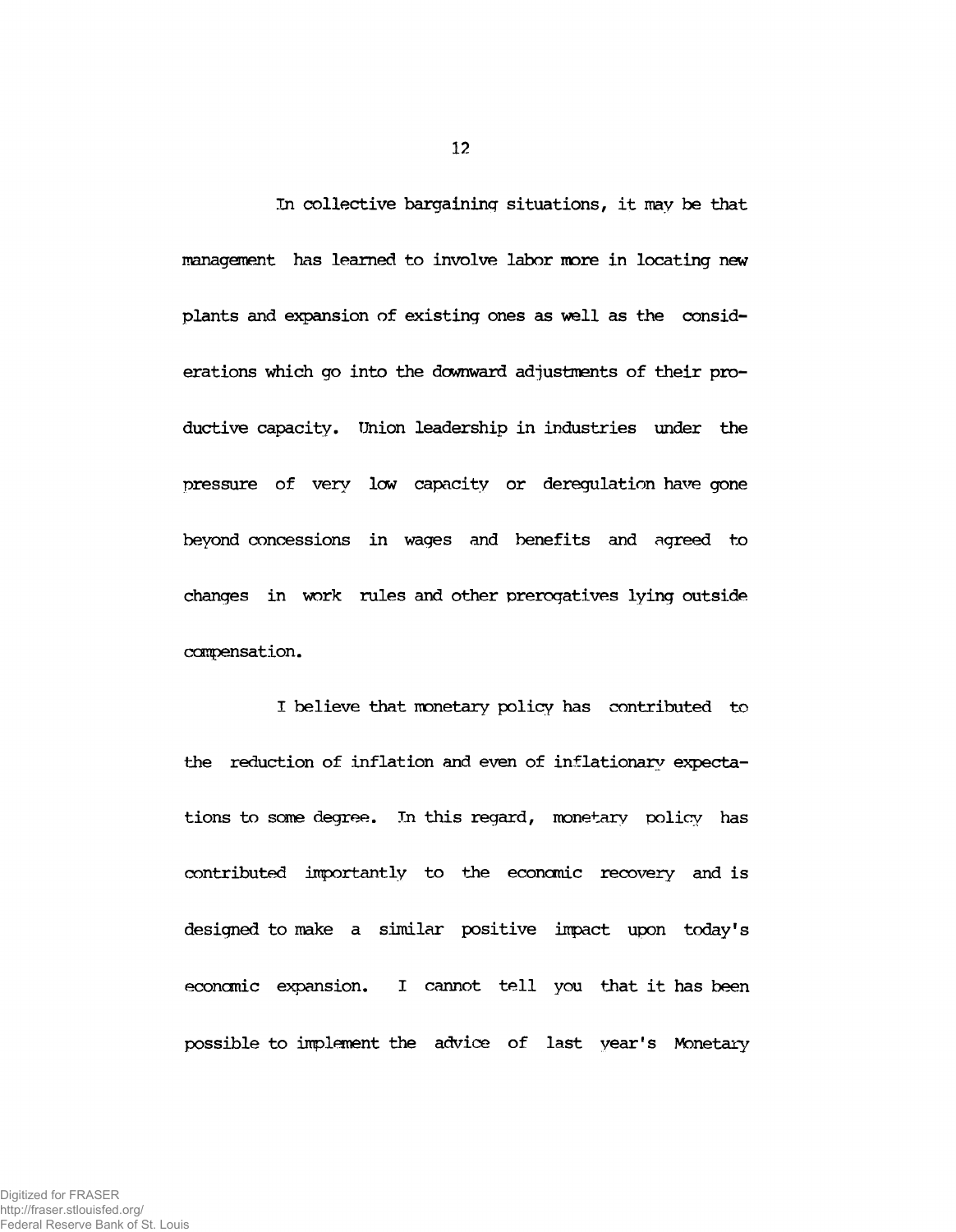**Policy Conference to seek a simple rule to guide policy. But policymakers are aware of the new financial instruments and new behavior of old instruments that have characterized the past few quarters, and their impact is being taken into account.**

In 1984, the Federal Reserve will work with commer**cial banks in a transition to a system of contemporaneous reserve requirements and will pursue additional efforts regarding the effective canmunication of developments in the monetary and credit aggregates. In all of this, it is our hope to increase the knowledge and awareness of money managers in the banks, other financial institutions, and financial markets at large as to the directions and goals for monetary policy.**

**In short, the answer to the question "Shouldn't there be something wrong?" is "Not so likely this time."**